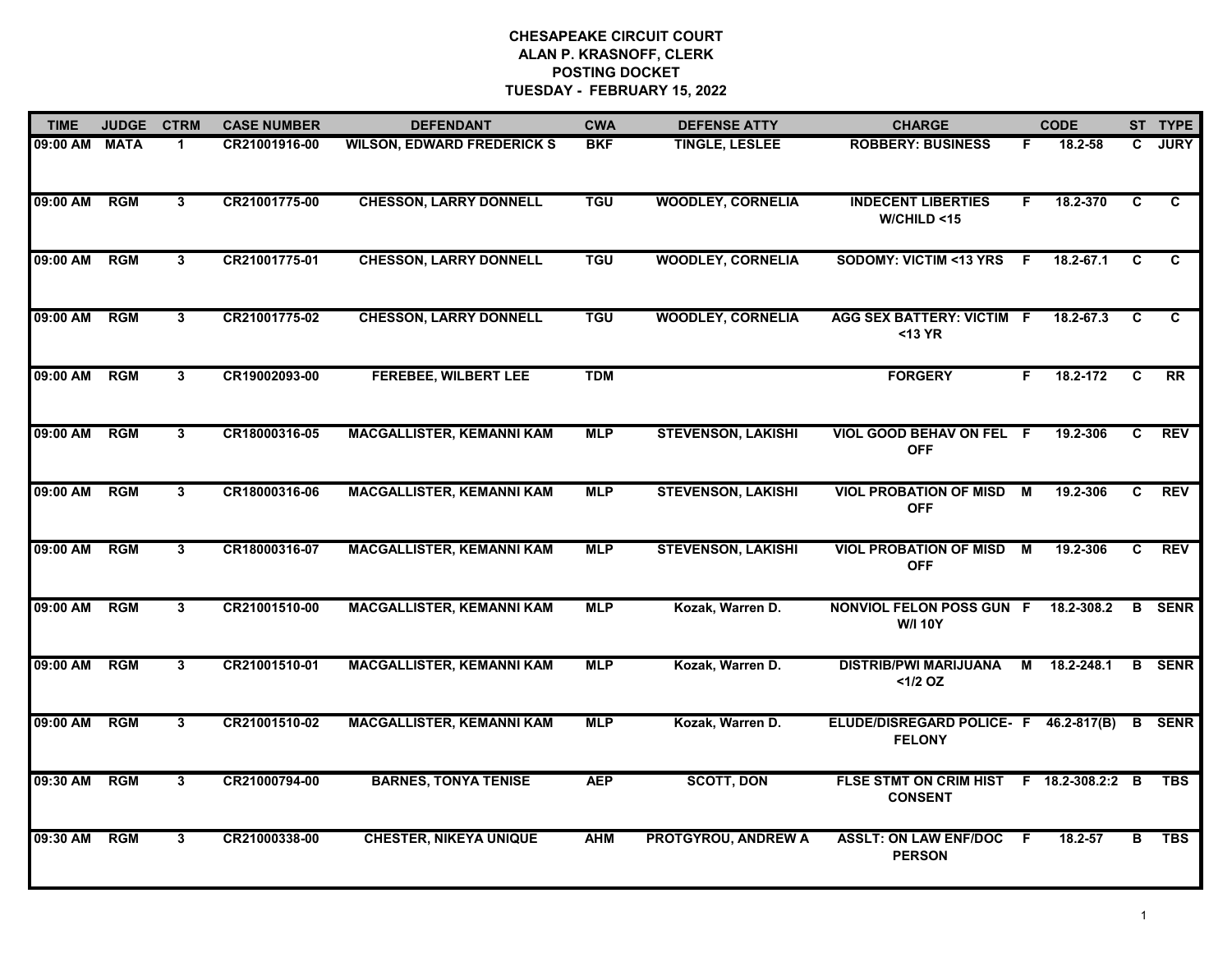| <b>TIME</b> | <b>JUDGE</b> | <b>CTRM</b>    | <b>CASE NUMBER</b> | <b>DEFENDANT</b>               | <b>CWA</b> | <b>DEFENSE ATTY</b>           | <b>CHARGE</b>                                     |    | <b>CODE</b>     |              | ST TYPE     |
|-------------|--------------|----------------|--------------------|--------------------------------|------------|-------------------------------|---------------------------------------------------|----|-----------------|--------------|-------------|
| 09:30 AM    | RGM          | 3              | CR21000338-01      | <b>CHESTER, NIKEYA UNIQUE</b>  | <b>AHM</b> | PROTGYROU, ANDREW A           | <b>ASSLT: ON LAW ENF/DOC</b><br><b>PERSON</b>     | -F | 18.2-57         | в            | <b>TBS</b>  |
| 09:30 AM    | <b>RGM</b>   | 3              | CR21000338-02      | <b>CHESTER, NIKEYA UNIQUE</b>  | <b>AHM</b> | <b>PROTGYROU, ANDREW A</b>    | <b>DWI 1ST</b>                                    | M  | A.18.2-266      | B            | <b>TBS</b>  |
| 09:30 AM    | RGM          | $\overline{3}$ | CR21001927-04      | <b>CULPEPPER, GREGORY DALE</b> | <b>DJH</b> | Swartz, Jeffrey A.            | <b>PROFAN LANG OVER</b><br><b>PUBLIC AIRWAY</b>   | М  | 18.2-427        |              | C ADAT      |
| 09:30 AM    | <b>RGM</b>   | 3              | CR20001900-00      | <b>DRAYTON, DEVANTE LAMAR</b>  | <b>AEP</b> | <b>HOLDER, WILLIAM JOSHUA</b> | <b>SHOPLIFT &lt;\$500 (3+)</b>                    | F. | 18.2-103        | C.           | <b>TBS</b>  |
| 09:30 AM    | <b>RGM</b>   | $\mathbf{3}$   | CR20001900-01      | <b>DRAYTON, DEVANTE LAMAR</b>  | <b>AEP</b> | <b>HOLDER, WILLIAM JOSHUA</b> | <b>SHOPLIFT &lt;\$500 (3+)</b>                    | F. | 18.2-103        | C            | <b>TBS</b>  |
| 09:30 AM    | RGM          | 3              | CR20001900-02      | <b>DRAYTON, DEVANTE LAMAR</b>  | <b>AEP</b> | <b>HOLDER, WILLIAM JOSHUA</b> | SHOPLIFT >\$500                                   | F. | 18.2-103        | C            | <b>TBS</b>  |
| 09:30 AM    | RGM          | $\mathbf{3}$   | CR20001900-03      | <b>DRAYTON, DEVANTE LAMAR</b>  | <b>AEP</b> | <b>HOLDER, WILLIAM JOSHUA</b> | <b>LARCENY; CONSPIRE</b>                          | F  | 18.2-23         | C            | <b>TBS</b>  |
| 09:30 AM    | <b>RGM</b>   | 3 <sup>1</sup> | CR20001900-04      | <b>DRAYTON, DEVANTE LAMAR</b>  | <b>AEP</b> | <b>HOLDER, WILLIAM JOSHUA</b> | <b>LARCENY: INT TO SELL</b><br>$>= $500$          |    | F 18.2-108.01   | C            | <b>TBS</b>  |
| 09:30 AM    | <b>RGM</b>   | 3              | CR22000078-00      | <b>FARROW, BRESHAWN MELIK</b>  | <b>JAF</b> |                               | <b>NONVIOL FELON POSS GUN F</b><br><b>W/I 10Y</b> |    | 18.2-308.2      | B            | <b>ADAT</b> |
| 09:30 AM    | RGM          | 3              | CR21000117-00      | HARPER, SIERRA JUANITA         | <b>AEP</b> | <b>BLACK, HUGH E; III</b>     | <b>EMBEZZLEMENT &gt;=\$500</b>                    | F  | 18.2-111        | в            | <b>TBS</b>  |
| 09:30 AM    | <b>RGM</b>   | 3              | CR21000117-01      | HARPER, SIERRA JUANITA         | <b>AEP</b> | <b>BLACK, HUGH E; III</b>     | <b>FTA - PLEA</b>                                 |    | $M$ 18.2-456(6) | В            | <b>TBS</b>  |
| 09:30 AM    | RGM          | 3              | CR22000019-05      | <b>HASKINS, JQUAN JERMARR</b>  | <b>EEM</b> |                               | <b>POSS GUN W/SELL</b><br><b>FENTANYL</b>         | F. | 18.2-308.4      | $\mathbf{c}$ | <b>ADAT</b> |
| 09:30 AM    | <b>RGM</b>   | 3              | CR22000019-06      | <b>HASKINS, JQUAN JERMARR</b>  | <b>EEM</b> |                               | POS GUN W/SEL<br><b>PARAFLUOROFENTAN</b>          | F. | 18.2-308.4      |              | C ADAT      |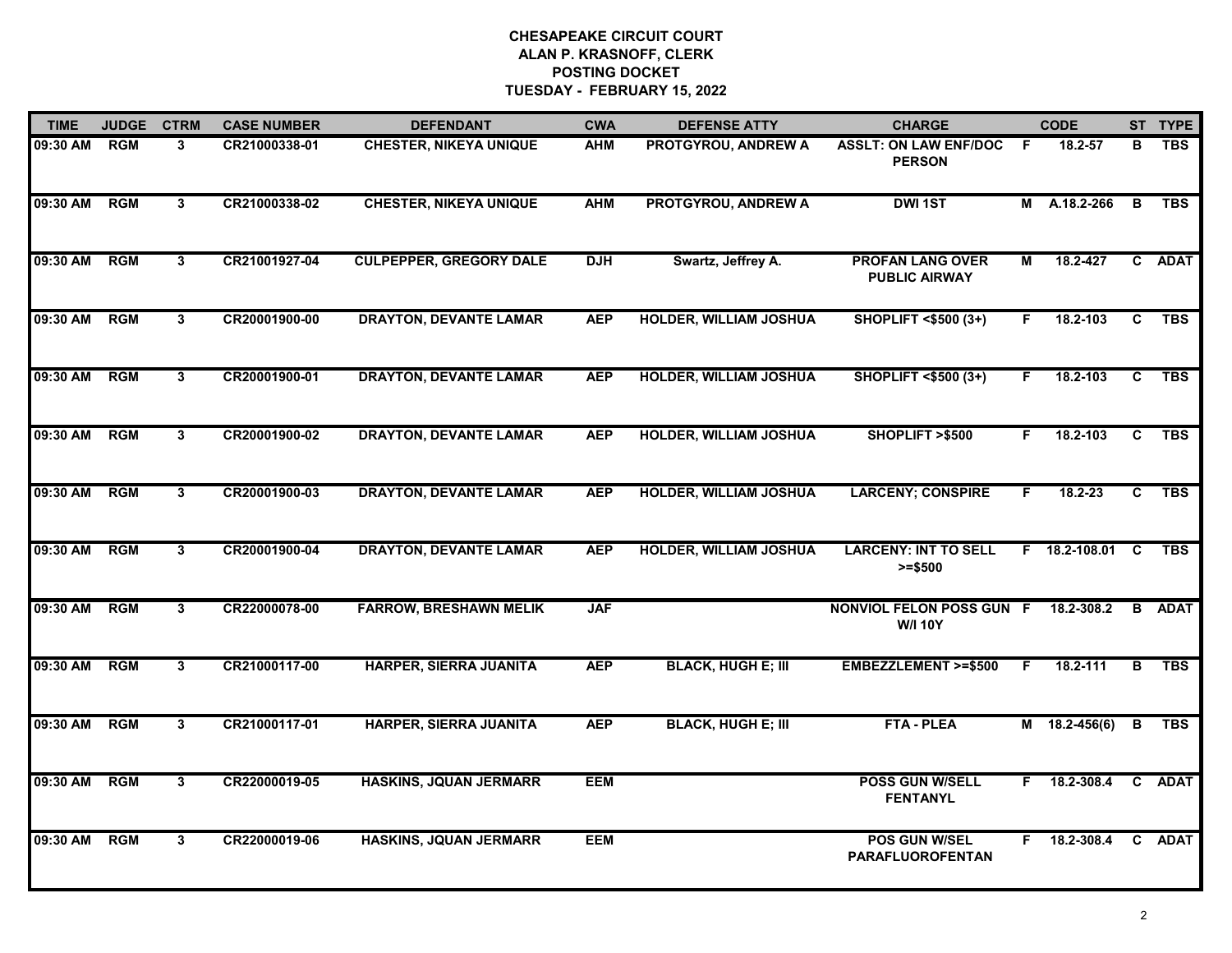| <b>TIME</b>  | <b>JUDGE</b> | <b>CTRM</b>    | <b>CASE NUMBER</b> | <b>DEFENDANT</b>              | <b>CWA</b> | <b>DEFENSE ATTY</b>    | <b>CHARGE</b>                                       |    | <b>CODE</b> |    | ST TYPE     |
|--------------|--------------|----------------|--------------------|-------------------------------|------------|------------------------|-----------------------------------------------------|----|-------------|----|-------------|
| 09:30 AM     | <b>RGM</b>   | 3              | CR22000019-07      | HASKINS, JQUAN JERMARR        | <b>EEM</b> |                        | <b>POSS WINT MANUF/ETC</b><br><b>FENTANYL</b>       | E  | 18.2-248    | C. | <b>ADAT</b> |
| 09:30 AM RGM |              | 3              | CR22000019-08      | <b>HASKINS, JQUAN JERMARR</b> | <b>EEM</b> |                        | <b>PWI MAN/ETC PARA-</b><br><b>FLUOROFENTANY</b>    | F  | 18.2-248    |    | C ADAT      |
| 09:30 AM     | <b>RGM</b>   | 3 <sup>1</sup> | CR12002374-01      | JOHNSON, RONALD ANTONIO       |            | <b>SACKS, ANDREW M</b> | <b>VIOL PROBATION ON FEL</b><br><b>OFF</b>          | F. | 19.2-306    | C  | <b>TBS</b>  |
| 09:30 AM     | <b>RGM</b>   | 3              | CR20001786-04      | <b>KIRVIN, JAMES DALE</b>     | <b>SPP</b> | <b>OXENHAM, CARA P</b> | VIOL GOOD BEHAV ON MISD M<br><b>OFF</b>             |    | 19.2-306    | C  | <b>TBS</b>  |
| 09:30 AM     | <b>RGM</b>   | 3              | CR20001786-05      | <b>KIRVIN, JAMES DALE</b>     | <b>SPP</b> | <b>OXENHAM, CARA P</b> | VIOL GOOD BEHAV ON MISD M<br><b>OFF</b>             |    | 19.2-306    | C. | <b>TBS</b>  |
| 09:30 AM     | RGM          | 3              | CR20001786-06      | <b>KIRVIN, JAMES DALE</b>     | <b>SPP</b> | <b>OXENHAM, CARA P</b> | VIOL GOOD BEHAV ON MISD M<br><b>OFF</b>             |    | 19.2-306    | C. | <b>TBS</b>  |
| 09:30 AM     | RGM          | $\mathbf{3}$   | CR16001686-03      | <b>NELSON, WANDA SHEREESE</b> | <b>KAM</b> | Morris, Diallo K.      | <b>VIOL PROBATION ON FEL</b><br><b>OFF</b>          | -F | 19.2-306    | C  | <b>TBS</b>  |
| 09:30 AM     | <b>RGM</b>   | 3              | CR20001099-00      | <b>NELSON, WANDA SHEREESE</b> | <b>JLF</b> | <b>MORRIS, DIALLOK</b> | <b>FORGERY</b>                                      | F. | 18.2-172    | B  | <b>TBS</b>  |
| 09:30 AM     | <b>RGM</b>   | $\mathbf{3}$   | CR20001099-01      | <b>NELSON, WANDA SHEREESE</b> | <b>JLF</b> | <b>MORRIS, DIALLOK</b> | <b>UTTERING</b>                                     | F. | 18.2-172    | B  | <b>TBS</b>  |
| 09:30 AM     | <b>RGM</b>   | 3              | CR20001099-02      | <b>NELSON, WANDA SHEREESE</b> | <b>JLF</b> | <b>MORRIS, DIALLOK</b> | <b>OBTAIN MONEY FALSE</b><br><b>PRET &gt;=\$500</b> | F. | 18.2-178    | В  | <b>TBS</b>  |
| 09:30 AM     | <b>RGM</b>   | 3              | CR20001099-03      | <b>NELSON, WANDA SHEREESE</b> | <b>JLF</b> | <b>MORRIS, DIALLOK</b> | <b>FALSE STMT TO OBT</b><br><b>CREDIT &gt;\$500</b> | F. | 18.2-186    | в  | <b>TBS</b>  |
| 09:30 AM     | RGM          | 3              | CR20001099-04      | <b>NELSON, WANDA SHEREESE</b> | <b>JLF</b> | <b>MORRIS, DIALLOK</b> | <b>BAD CHECKS</b>                                   | F. | 18.2-181    | B  | <b>TBS</b>  |
| 09:30 AM     | <b>RGM</b>   | 3              | CR20001099-05      | <b>NELSON, WANDA SHEREESE</b> | <b>JLF</b> | <b>MORRIS, DIALLOK</b> | <b>BAD CHECKS</b>                                   | F  | 18.2-181    | B  | <b>TBS</b>  |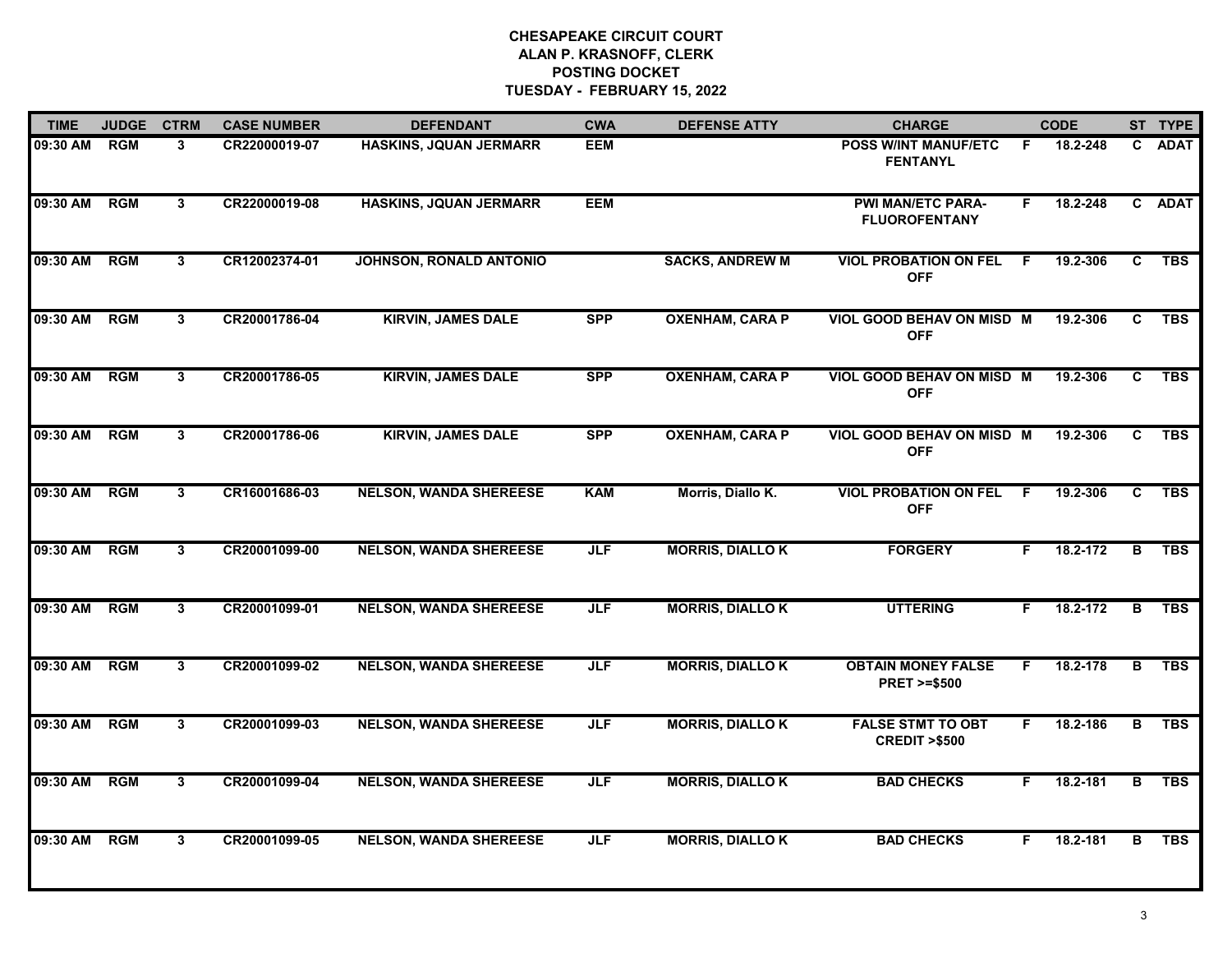| <b>TIME</b>  | <b>JUDGE</b> | <b>CTRM</b>    | <b>CASE NUMBER</b> | <b>DEFENDANT</b>                               | <b>CWA</b> | <b>DEFENSE ATTY</b>   | <b>CHARGE</b>                                 |                | <b>CODE</b>     |    | ST TYPE       |
|--------------|--------------|----------------|--------------------|------------------------------------------------|------------|-----------------------|-----------------------------------------------|----------------|-----------------|----|---------------|
| 09:30 AM     | <b>RGM</b>   | 3              | CR19001829-00      | <b>SCOTT, MARVIN SHEPHERD</b>                  | <b>AHM</b> | <b>MUSSONI, ERIK</b>  | POSSESSION OXYCODONE F                        |                | 18.2-250        | в  | <b>TBS</b>    |
| 09:30 AM RGM |              | 3              | CR19001829-01      | <b>SCOTT, MARVIN SHEPHERD</b>                  |            |                       | <b>FTA- FIRST OFFENDER</b><br><b>RETURN</b>   |                | M 18.2-456(6)   |    | C ADAT        |
| 09:30 AM     | <b>RGM</b>   | $3^{\circ}$    | CR22000099-00      | <b>STEPHENSON, DENARD STEVEN;</b><br>JR.       | <b>MLK</b> |                       | <b>POSSESS</b><br><b>METHAMPHETAMINE</b>      | F.             | 18.2-250        |    | <b>B</b> ADAT |
| 09:30 AM     | <b>RGM</b>   | $3^{\circ}$    | CR22000099-01      | <b>STEPHENSON, DENARD STEVEN;</b><br>JR        | <b>MLK</b> |                       | <b>CONCEALED WEAPON:</b><br><b>CARRY</b>      | М              | 18.2-308        |    | <b>B</b> ADAT |
| 10:00 AM     | <b>RGM</b>   | 3              | CR21001922-00      | <b>ALSTON, CLINTON MARTEZ</b>                  | <b>AJS</b> |                       | <b>PRISONER POSS MARIJ/</b><br><b>SCH III</b> | F.             | 53.1-203        |    | C ADAT        |
| 10:00 AM RGM |              | 3              | CR21001922-01      | <b>ALSTON, CLINTON MARTEZ</b>                  | <b>AJS</b> |                       | <b>PRISONER POSS MARIJI</b><br><b>SCH III</b> | F.             | 53.1-203        |    | C ADAT        |
| 10:30 AM RGM |              | $\overline{3}$ | CR18000436-02      | <b>BOBICK, KEITH DOUGLAS</b>                   | <b>AWW</b> | <b>SPARTZ, SARA M</b> | <b>VIOL PROBATION ON FEL</b><br><b>OFF</b>    | F              | 19.2-306        |    | C BOND        |
| 11:00 AM     | <b>RGM</b>   | $\mathbf{3}$   | CR18001172-00      | <b>GIOVANNI, TYR</b>                           | JLF        | <b>HORTON, WYNN</b>   | <b>3RD OFFENSE PETIT</b><br><b>LARCENY</b>    | F.             | 18.2-96         |    | C PLEA        |
| 02:00 PM     | <b>RGM</b>   | 3              | CR20001900-05      | <b>DRAYTON, DEVANTE LAMAR</b>                  |            |                       | <b>FTA - PLEA</b>                             |                | $M$ 18.2-456(6) |    | C ADAT        |
| 02:00 PM     | <b>RGM</b>   | $\overline{3}$ | CR17000398-01      | <b>OLIVE, JAMIE KAYE</b>                       | <b>AHM</b> | Black, Hugh E.; III   | <b>VIOL PROBATION ON FEL</b><br><b>OFF</b>    | F.             | 19.2-306        |    | C BOND        |
| 02:00 PM     | RGM          | 3              | CR20001389-02      | <b>ROSEKRANS, MICHAEL ANDREW;</b><br><b>SR</b> | <b>TDM</b> | <b>WOOD, SHELLY F</b> | <b>GRAND LARCENY</b>                          | F.             | 18.2-95         | C. | <b>TBS</b>    |
| 02:00 PM     | <b>RGM</b>   | $\overline{3}$ | CR20001389-06      | <b>ROSEKRANS, MICHAEL ANDREW;</b><br><b>SR</b> |            |                       | <b>FAILURE TO PAY</b><br><b>RESTITUTION</b>   | $\overline{M}$ | 19.2-358        |    | <b>ADAT</b>   |
| 2:45 PM      | <b>RGM</b>   | 3              | CR13001355-07      | <b>BURKE, KOLBY DAVON</b>                      | <b>PLS</b> | Jones, David L.       | <b>VIOL PROBATION ON FEL</b><br><b>OFF</b>    | -F             | 19.2-306        | C. | <b>REV</b>    |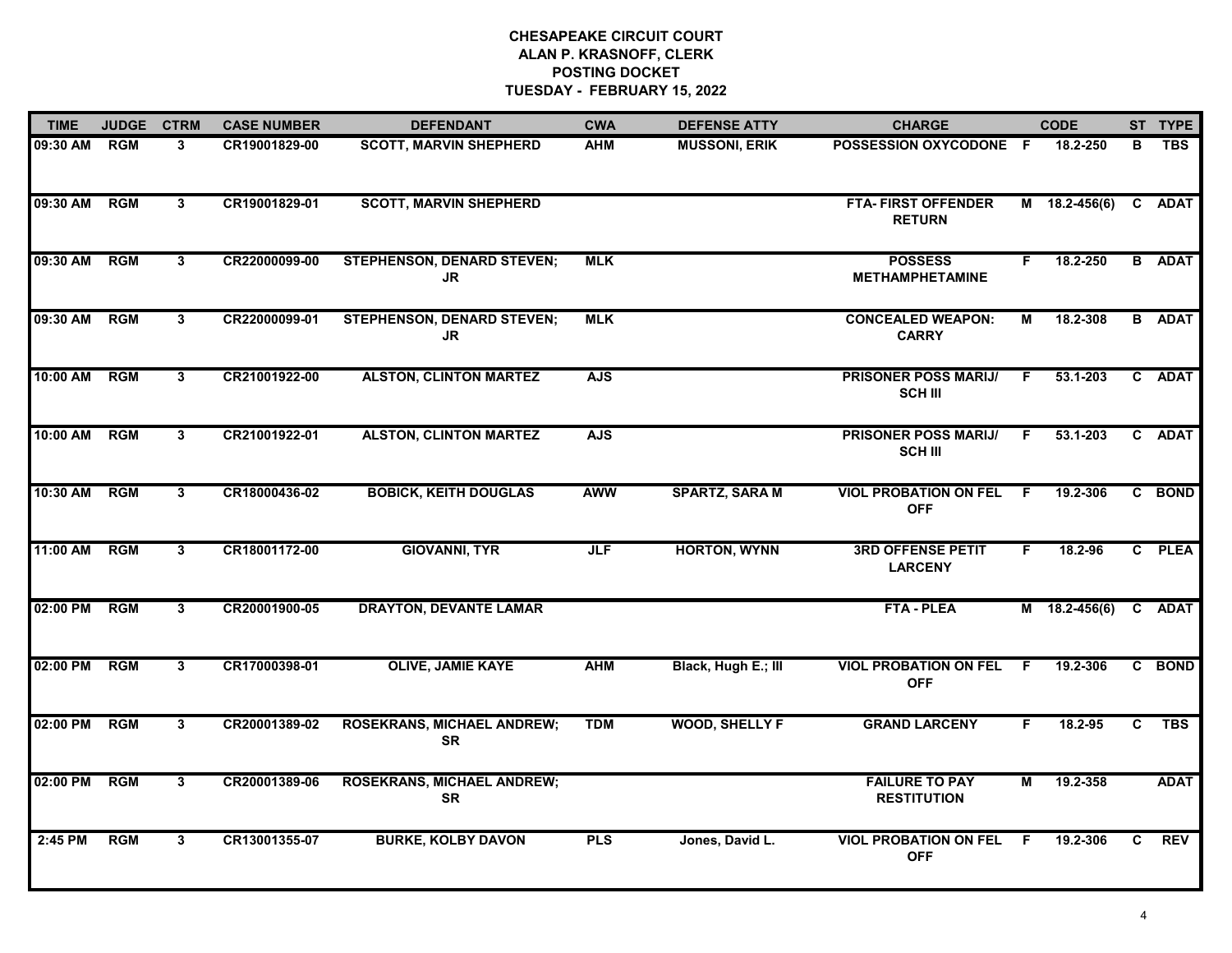| <b>TIME</b> | <b>JUDGE</b> | <b>CTRM</b>             | <b>CASE NUMBER</b> | <b>DEFENDANT</b>               | <b>CWA</b> | <b>DEFENSE ATTY</b>           | <b>CHARGE</b>                                       |              | <b>CODE</b>     |              | ST TYPE     |
|-------------|--------------|-------------------------|--------------------|--------------------------------|------------|-------------------------------|-----------------------------------------------------|--------------|-----------------|--------------|-------------|
| 2:45 PM     | <b>RGM</b>   | 3                       | CR13001355-08      | <b>BURKE, KOLBY DAVON</b>      | <b>PLS</b> | Jones, David L.               | <b>VIOL PROBATION ON FEL</b><br><b>OFF</b>          | - F          | 19.2-306        | C            | <b>REV</b>  |
| 09:00 AM    | <b>SJT</b>   | 4                       | CR21000333-00      | <b>ANDERSON, ANGEL LANISE</b>  | <b>AWW</b> | <b>SMITH, HERMAN C; III</b>   | PWID MARIJUANA; ATTEMPT F 18.2-248.1                |              |                 | C            | <b>PLEA</b> |
| 09:00 AM    | SJT          | $\overline{\mathbf{4}}$ | CR21000333-01      | <b>ANDERSON, ANGEL LANISE</b>  |            |                               | <b>FTA - PLEA</b>                                   |              | $M$ 18.2-456(6) | $\mathbf{C}$ | <b>PLEA</b> |
| 09:00 AM    | <b>SJT</b>   | 4                       | CR11000001-06      | <b>DAVIS, RONNIE LEE</b>       | <b>AWW</b> | <b>RIVARD, DAVID S; JR</b>    | <b>VIOL PROBATION ON FEL</b><br><b>OFF</b>          | F.           | 19.2-306        |              | C BOND      |
| 09:00 AM    | SJT          | 4                       | CR11000001-07      | <b>DAVIS, RONNIE LEE</b>       | <b>AWW</b> | <b>RIVARD, DAVID S; JR</b>    | <b>VIOL PROBATION ON FEL</b><br><b>OFF</b>          | - F          | 19.2-306        |              | C BOND      |
| 09:00 AM    | ST           | 4                       | CR20000216-01      | <b>DAY, MICHAEL LEWIS</b>      | <b>DJH</b> | <b>HERNANDEZ, DONNA E</b>     | <b>VIOL PROBATION ON FEL</b><br><b>OFF</b>          | - F          | 19.2-306        | C.           | <b>REV</b>  |
| 09:00 AM    | SJT          | 4                       | CR21001617-00      | <b>DAY, MICHAEL LEWIS</b>      | <b>DJH</b> | <b>HERNANDEZ, DONNA E</b>     | <b>GRND LARCENY: &gt;=\$1000</b><br><b>NOT PERS</b> | - F          | 18.2-95         |              | C PLEA      |
| 09:00 AM    | SJT          | $\overline{\mathbf{4}}$ | CR21001617-01      | <b>DAY, MICHAEL LEWIS</b>      | <b>DJH</b> | <b>HERNANDEZ, DONNA E</b>     | <b>GRND LARCENY: &gt;=\$1000</b><br><b>NOT PERS</b> | $\mathsf{F}$ | 18.2-95         |              | C PLEA      |
| 09:00 AM    | ST           | 4                       | CR21001914-00      | <b>DAY, MICHAEL LEWIS</b>      | <b>DJH</b> | <b>HERNANDEZ, DONNA E</b>     | <b>POSSESS COCAINE</b>                              | F            | 18.2-250        |              | C PLEA      |
| 09:00 AM    | SJT          | 4                       | CR21000133-00      | <b>FULLER, KASSIE LYNN</b>     | <b>DJH</b> | <b>HOLDER, WILLIAM JOSHUA</b> | <b>POSSESS</b><br><b>METHAMPHETAMINE</b>            | F            | 18.2-250        |              | C PLEA      |
| 09:00 AM    | ST           | 4                       | CR17000686-02      | <b>HARRIS, FRANK; IV</b>       | <b>AWW</b> | Jones, David L.               | <b>VIOL PROBATION ON FEL</b><br><b>OFF</b>          | F.           | 19.2-306        |              | C BOND      |
| 09:00 AM    | SJT          | 4                       | CR17001469-03      | <b>HARRIS, FRANK; IV</b>       | <b>AWW</b> | Jones, David L.               | <b>VIOL PROBATION ON FEL</b><br><b>OFF</b>          | - F          | 19.2-306        |              | C BOND      |
| 09:00 AM    | ST           | 4                       | CR22000188-00      | <b>HARRISON, WILLIAM TYREE</b> | <b>MNF</b> | <b>HORTON, WYNN</b>           | <b>BOND APPEAL</b>                                  | O            | 19.2-124        |              | C BOND      |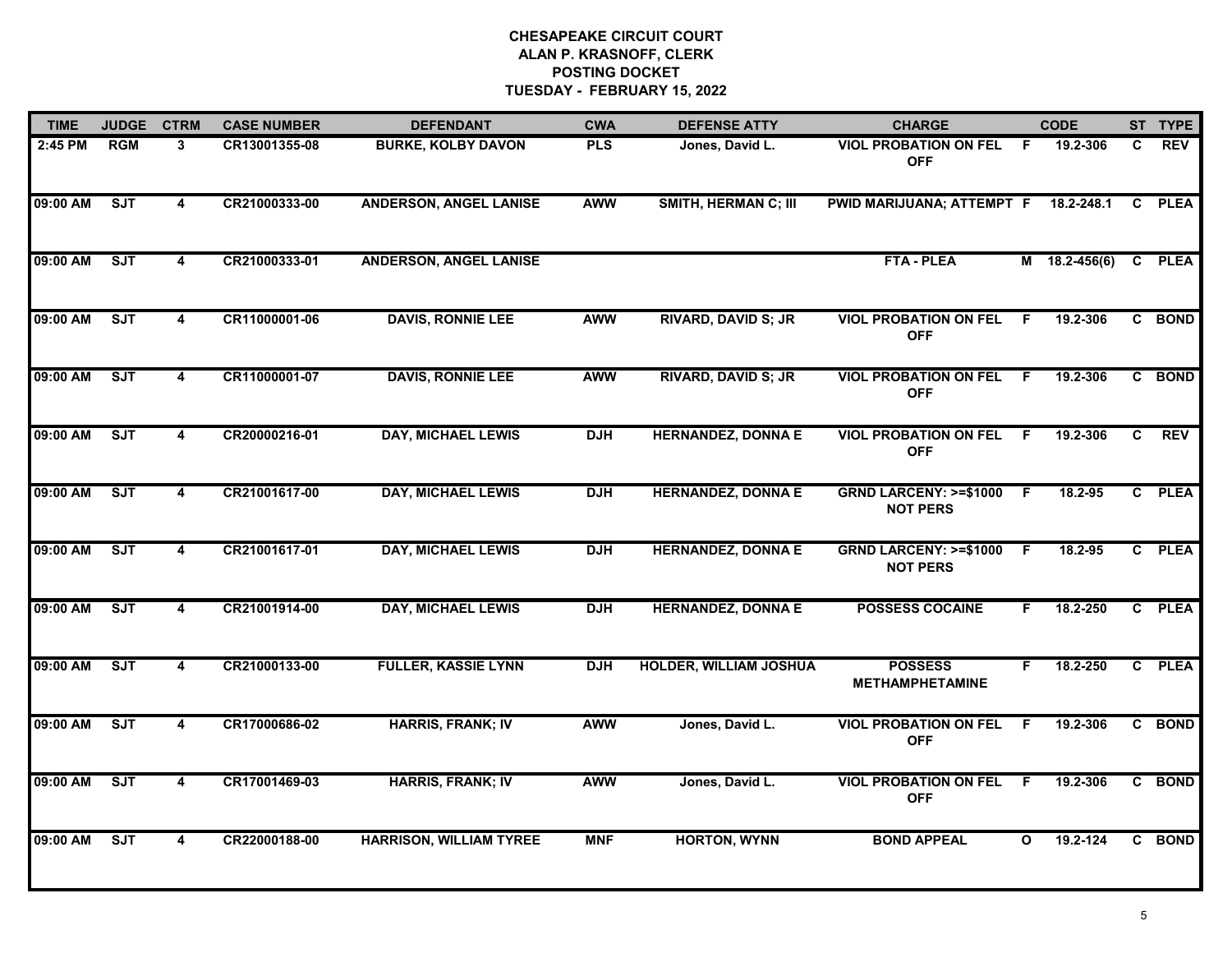| <b>TIME</b> | <b>JUDGE</b> | <b>CTRM</b>             | <b>CASE NUMBER</b> | <b>DEFENDANT</b>                    | <b>CWA</b>                        | <b>DEFENSE ATTY</b>        | <b>CHARGE</b>                                         |              | <b>CODE</b> |   | ST TYPE       |
|-------------|--------------|-------------------------|--------------------|-------------------------------------|-----------------------------------|----------------------------|-------------------------------------------------------|--------------|-------------|---|---------------|
| 09:00 AM    | <b>SJT</b>   | 4                       | CR21001268-00      | <b>JONES, ANTONIO LASHAWN</b>       | <b>EEM</b>                        | Jones, David L.            | <b>PUBLIC RECORDS:</b><br><b>FORGERY</b>              | F.           | 18.2-168    |   | C PLEA        |
| 09:00 AM    | ST           | 4                       | CR21001268-01      | <b>JONES, ANTONIO LASHAWN</b>       | <b>EEM</b>                        | Jones, David L.            | UTTER FORGED DOCUMENT F                               |              | 18.2-168    |   | C PLEA        |
| 09:00 AM    | SJT          | $\overline{\mathbf{4}}$ | CR21001268-02      | <b>JONES, ANTONIO LASHAWN</b>       | <b>EEM</b>                        | Jones, David L.            | <b>ATTMPT OBTN MNY FLS</b><br><b>PRET &lt;\$500</b>   | М            | 18.2-178    |   | C PLEA        |
| 09:00 AM    | ST           | 4                       | CR21001268-03      | <b>JONES, ANTONIO LASHAWN</b>       | <b>EEM</b>                        | Jones, David L.            | IDNTY THFT: OBT ID, AVOID M 18.2-186.3<br><b>ARST</b> |              |             |   | C PLEA        |
| 09:00 AM    | ST           | 4                       | CR20001700-00      | <b>JONES, JOSETTE</b>               | $\overline{\mathsf{J}\mathsf{F}}$ | Jankell, Peter J.          | <b>POSSESS COCAINE</b>                                | F.           | 18.2-250    |   | <b>F</b> PLEA |
| 09:00 AM    | SJT          | $\overline{\mathbf{4}}$ | CR01A00969-04      | <b>JORDAN, VERNON LEE</b>           | <b>AWW</b>                        | Jones, David L.            | <b>VIOL PROBATION ON FEL</b><br><b>OFF</b>            | - F          | 19.2-306    |   | C BOND        |
| 09:00 AM    | SJT          | 4                       | CR20001100-03      | <b>KOKONIS, VICTOR ELEFTHERIOUS</b> | <b>AWW</b>                        | <b>RIVARD, DAVID S; JR</b> | <b>VIOL PROBATION ON FEL</b><br><b>OFF</b>            | F.           | 19.2-306    |   | C BOND        |
| 09:00 AM    | SJT          | 4                       | CR20001100-04      | <b>KOKONIS, VICTOR ELEFTHERIOUS</b> | <b>AWW</b>                        | <b>RIVARD, DAVID S; JR</b> | <b>VIOL PROBATION ON FEL</b><br><b>OFF</b>            | F            | 19.2-306    |   | C BOND        |
| 09:00 AM    | <b>SJT</b>   | 4                       | CR20001100-05      | <b>KOKONIS, VICTOR ELEFTHERIOUS</b> | <b>AWW</b>                        | <b>RIVARD, DAVID S; JR</b> | <b>VIOL PROBATION OF MISD</b><br><b>OFF</b>           | м            | 19.2-306    |   | C BOND        |
| 09:00 AM    | ST           | 4                       | CR10001589-02      | <b>MACKEY, DWAYNE HERBERT</b>       | <b>JLF</b>                        | Black, Hugh E.; III        | <b>VIOL PROBATION ON FEL</b><br><b>OFF</b>            | F.           | 19.2-306    | C | <b>REV</b>    |
| 09:00 AM    | SJT          | 4                       | CR10002198-02      | <b>MACKEY, DWAYNE HERBERT</b>       | <b>JLF</b>                        | Black, Hugh E.; III        | <b>VIOL PROBATION ON FEL</b><br><b>OFF</b>            | F.           | 19.2-306    | C | <b>REV</b>    |
| 09:00 AM    | SJT          | 4                       | CR20001125-00      | <b>MEDRAMO, SAMIR</b>               | <b>MLP</b>                        | <b>SPARTZ, SARA</b>        | <b>POSSESS COCAINE</b>                                | F.           | 18.2-250    | в | <b>DD</b>     |
| 09:00 AM    | ST           | 4                       | CR22000191-00      | <b>MURPHY, STEPHANIE LYNN</b>       | <b>MNF</b>                        | <b>HERNANDEZ, DONNA E</b>  | <b>BOND APPEAL</b>                                    | $\mathbf{o}$ | 19.2-124    |   | C BOND        |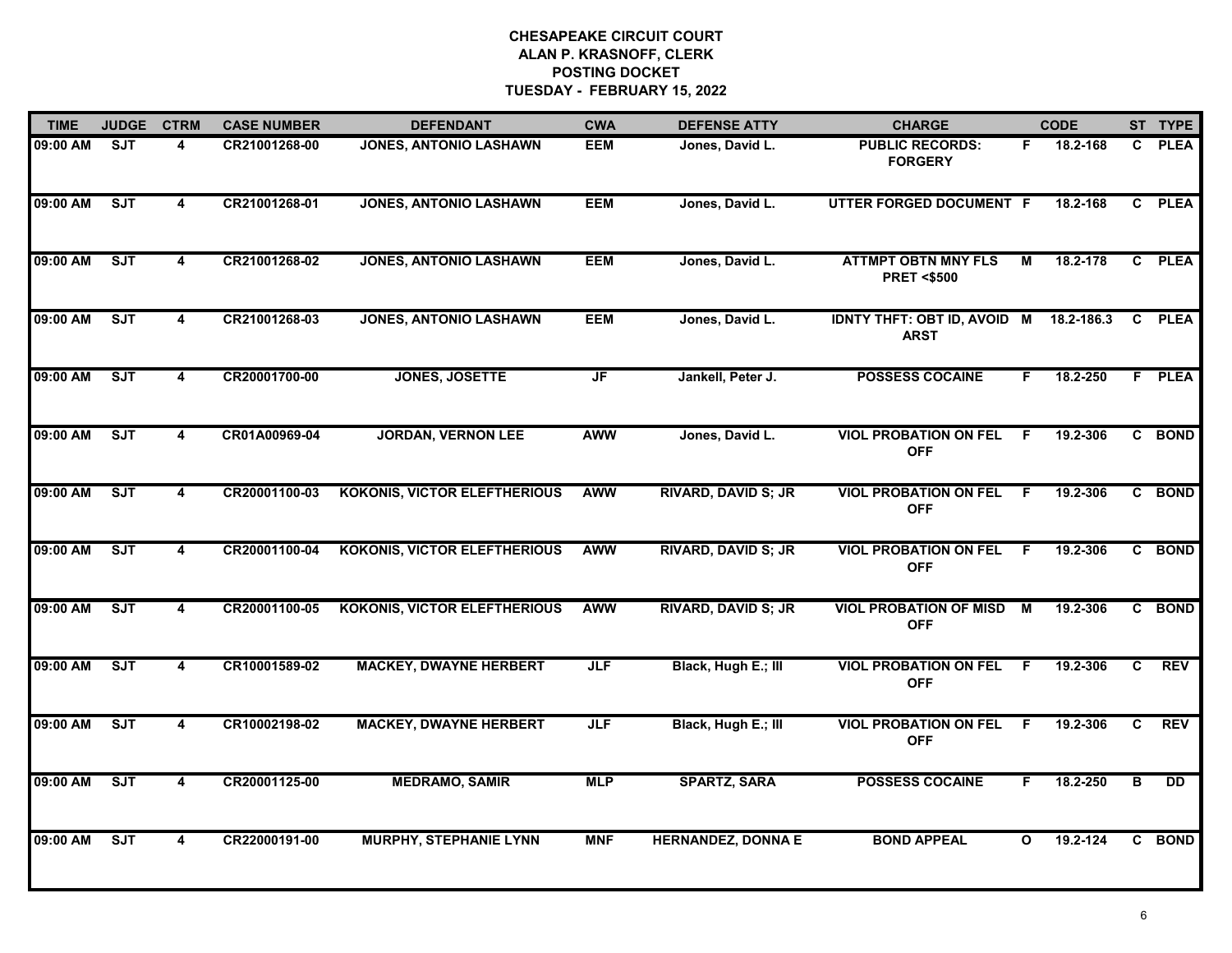| <b>TIME</b> | <b>JUDGE</b> | <b>CTRM</b>             | <b>CASE NUMBER</b> | <b>DEFENDANT</b>                  | <b>CWA</b> | <b>DEFENSE ATTY</b>           | <b>CHARGE</b>                                                 |     | <b>CODE</b>         |              | ST TYPE       |
|-------------|--------------|-------------------------|--------------------|-----------------------------------|------------|-------------------------------|---------------------------------------------------------------|-----|---------------------|--------------|---------------|
| 09:00 AM    | SJT          | 4                       | CR20001048-00      | <b>NEAL, FORREST LEE</b>          | <b>DJH</b> | <b>HOOKER, JOHN D; JR</b>     | NONVIOLENT FELON POSS F<br><b>GUN &gt;10Y</b>                 |     | 18.2-308.2          | В            | <b>PLEA</b>   |
| 09:00 AM    | SJT          | 4                       | CR20001048-01      | <b>NEAL, FORREST LEE</b>          | <b>DJH</b> | <b>HOOKER, JOHN D; JR</b>     | ELUDE/DISREGARD POLICE- F 46.2-817(B) C PLEA<br><b>FELONY</b> |     |                     |              |               |
| 09:00 AM    | ST           | $\overline{4}$          | CR20000068-00      | <b>STEVENSON, SHAVON SHENIQUE</b> | <b>JLF</b> | Martin, Terence P.            | CONCEALMENT <\$500 3RD+ F<br><b>OFF</b>                       |     | 18.2-103            |              | <b>B</b> TRYL |
| 09:00 AM    | SJT          | 4                       | CR20000068-01      | <b>STEVENSON, SHAVON SHENIQUE</b> | <b>JLF</b> | Martin, Terence P.            | <b>CONTRIB TO DELIQ OF</b><br><b>MINOR</b>                    |     | $M = 18.2 - 371(1)$ |              | S TRYL        |
| 09:00 AM    | ST           | 4                       | CR15000113-03      | <b>TREAT, JONATHAN MCKINLEY</b>   | <b>AWW</b> | Byrum, Robert G.              | <b>VIOL PROBATION ON FEL</b><br><b>OFF</b>                    | F.  | 19.2-306            |              | C BOND        |
| 09:00 AM    | SJT          | 4                       | CR19000291-02      | <b>TREAT, JONATHAN MCKINLEY</b>   | <b>AWW</b> | Byrum, Robert G.              | <b>VIOL PROBATION ON FEL</b><br><b>OFF</b>                    | - F | 19.2-306            |              | C BOND        |
| 09:00 AM    | SJT          | $\overline{\mathbf{4}}$ | CR19000291-03      | <b>TREAT, JONATHAN MCKINLEY</b>   | <b>AWW</b> | Byrum, Robert G.              | <b>VIOL PROBATION OF MISD</b><br><b>OFF</b>                   | M   | 19.2-306            | $\mathbf{c}$ | <b>BOND</b>   |
| 09:00 AM    | SJT          | $\overline{\mathbf{4}}$ | CR21000552-00      | <b>WARD, TIMOTHY</b>              | <b>JLF</b> | <b>HOLDER, WILLIAM JOSHUA</b> | <b>FAIL PROVIDE EMG VET</b><br>"HECATE"                       |     | $M = 3.2 - 6570(A)$ | S.           | <b>MOT</b>    |
| 09:00 AM    | ST           | 4                       | CR21000552-01      | <b>WARD, TIMOTHY</b>              | <b>JLF</b> | HOLDER, WILLIAM JOSHUA        | <b>FAIL PROVIDE EMG VET</b><br>"HECATE"                       | м   | 3.2-6503            | S.           | МОТ           |
| 09:00 AM    | ST           | 4                       | CR21001888-00      | <b>WEBSTER, JASON PATRICK</b>     | <b>DJH</b> | <b>KORSLUND, ERIC</b>         | <b>GRAND LARCENY: AUTO</b><br><b>THEFT</b>                    | F.  | 18.2-95             |              | C SENT        |
| 09:00 AM    | SJT          | 4                       | CR21001600-00      | <b>WHITAKER, VINCENT MAURICE</b>  | <b>EEM</b> | <b>TINGLE, LESLEE</b>         | <b>POSSESS HEROIN</b>                                         | F.  | 18.2-250            | в            | C             |
| 09:00 AM    | <b>RAB</b>   | 5                       | CR19001535-00      | <b>BELL, ATLANTIS GENEVA</b>      | <b>AEP</b> | <b>SPARTZ, SARA M</b>         | <b>UNAUTH USE OF VEH</b><br>LARCENY>=500                      | F.  | 18.2-102            | B            | <b>UA</b>     |
| 09:00 AM    | <b>RAB</b>   | 5                       | CR16001992-00      | <b>BROOKS, MARLONYA SHAWNTA D</b> | <b>MLK</b> | Spencer, Jo Anne              | <b>ASSAULT: MALIC; VICTIM</b><br><b>INJURED</b>               | F   | 18.2-51.2           | C            | RR            |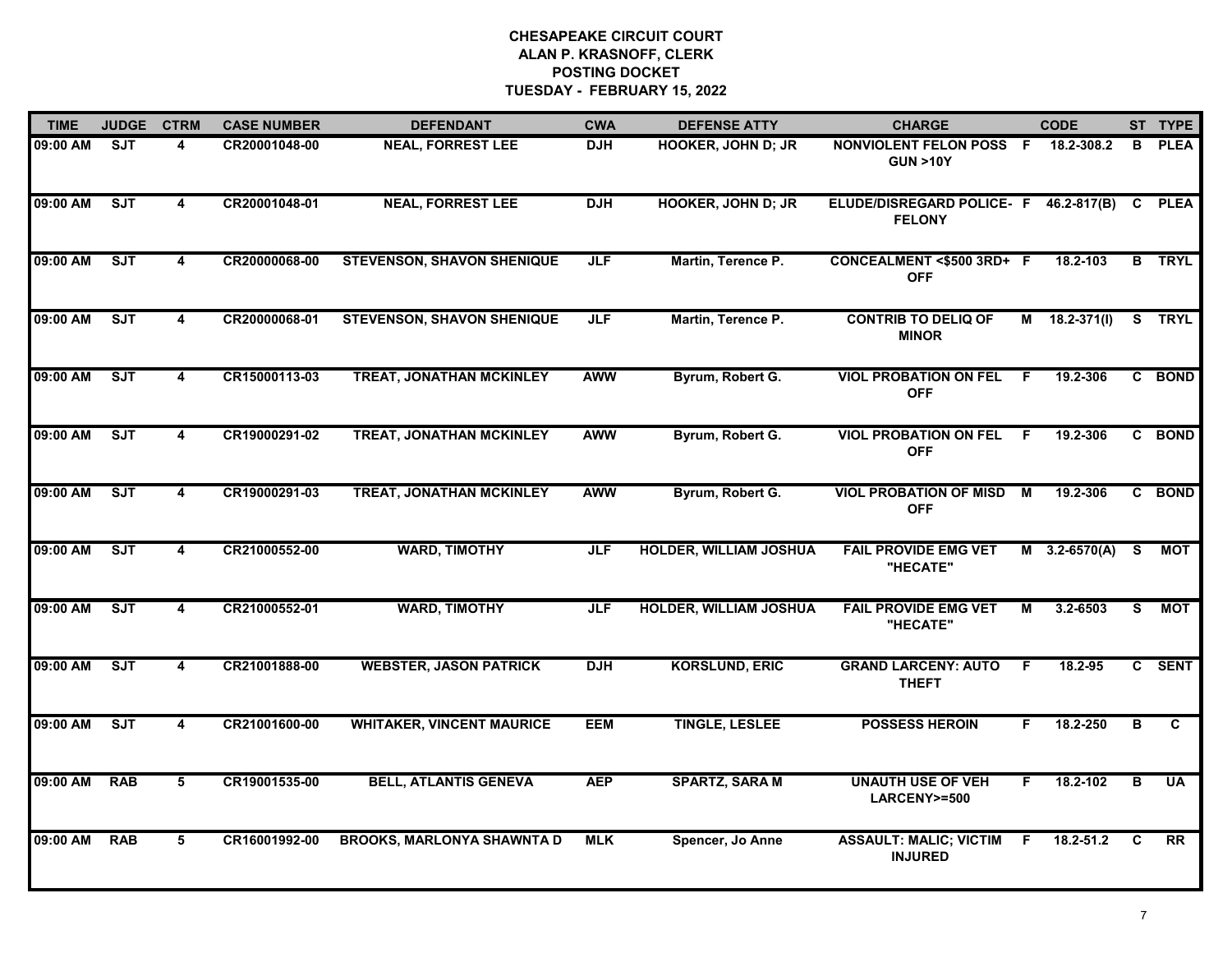| <b>TIME</b> | <b>JUDGE</b> | <b>CTRM</b> | <b>CASE NUMBER</b> | <b>DEFENDANT</b>                               | <b>CWA</b> | <b>DEFENSE ATTY</b>           | <b>CHARGE</b>                                                                   |     | <b>CODE</b>  |              | ST TYPE        |
|-------------|--------------|-------------|--------------------|------------------------------------------------|------------|-------------------------------|---------------------------------------------------------------------------------|-----|--------------|--------------|----------------|
| 09:00 AM    | <b>RAB</b>   | 5           | CR21001003-00      | <b>BROWN, DAG JASON</b>                        | <b>JRA</b> | <b>SPARTZ, SARA</b>           | <b>POSSESSION OF BURGLARY F</b><br><b>TOOLS</b>                                 |     | 18.2-94      |              | <b>B</b> PLEA  |
| 09:00 AM    | <b>RAB</b>   | 5           | CR21001003-01      | <b>BROWN, DAG JASON</b>                        | <b>JRA</b> | <b>SPARTZ, SARA</b>           | <b>PETIT LARCENY 3RD+</b><br><b>OFFENSE</b>                                     | F   | 18.2-96      |              | <b>B</b> PLEA  |
| 09:00 AM    | <b>RAB</b>   | 5           | CR21001003-02      | <b>BROWN, DAG JASON</b>                        | <b>JRA</b> | <b>SPARTZ, SARA</b>           | <b>ASSAULT &amp; BATTERY</b>                                                    | М   | 18.2-57      |              | <b>B</b> PLEA  |
| 09:00 AM    | <b>RAB</b>   | 5           | CR21001003-03      | <b>BROWN, DAG JASON</b>                        | <b>JRA</b> | <b>SPARTZ, SARA</b>           | <b>OBSTRUCT/RESIST W/O</b><br><b>FORCE</b>                                      | М   | 18.2-460     |              | <b>B</b> PLEA  |
| 09:00 AM    | <b>RAB</b>   | 5           | CR21001003-04      | <b>BROWN, DAG JASON</b>                        | <b>JRA</b> | <b>SPARTZ, SARA</b>           | <b>POSSESS SUBOXONE</b>                                                         | Μ   | 18.2-250     | B.           | <b>PLEA</b>    |
| 09:00 AM    | <b>RAB</b>   | 5           | CR21000250-00      | <b>BUNCH, BRITTANY LAURA</b>                   | <b>JRA</b> | <b>RICE, REGIS N</b>          | <b>FTC/VISITATION</b>                                                           | М   | 18.2-456     |              | S TRYL         |
| 09:00 AM    | <b>RAB</b>   | 5           | CR22000073-00      | <b>CHAPPELL, DAHIEM</b>                        | <b>JRA</b> | <b>CROOK, HEATHER BUYRN</b>   | <b>GRND LARCENY: &gt;=\$1000</b><br><b>NOT PERS</b>                             | - F | 18.2-95      |              | <b>B</b> PLEA  |
| 09:00 AM    | <b>RAB</b>   | 5           | CR20000969-00      | <b>COPPERSMITH, ERIN ANTHONY</b>               | <b>AEP</b> | <b>DAVIS, RICHARD</b>         | <b>GRAND LARCENY &gt;=\$500</b>                                                 | F.  | 18.2-95      | B            | $\overline{c}$ |
| 09:00 AM    | <b>RAB</b>   | 5           | CR20000968-00      | <b>DEWEY, ROBIN RENEE</b>                      | <b>AEP</b> | <b>DAVIS, RICHARD</b>         | <b>GRAND LARCENY &gt;=\$500</b>                                                 | F.  | 18.2-95      | в            | C              |
| 09:00 AM    | <b>RAB</b>   | 5           | CR21001592-00      | <b>EVERETT, ANDRE-MICHAEL</b><br><b>JOSEPH</b> | <b>DRT</b> | <b>HOLDER, WILLIAM JOSHUA</b> | <b>RD-GENERALLY-MISD</b>                                                        | М   | A.46.2-852   | C            | <b>PLEA</b>    |
| 09:00 AM    | <b>RAB</b>   | 5           | CR21001592-01      | <b>EVERETT, ANDRE-MICHAEL</b><br><b>JOSEPH</b> | <b>DRT</b> | <b>HOLDER, WILLIAM JOSHUA</b> | <b>DRIVE WHILE LICENSE</b><br><b>REV/SUSP</b>                                   |     | M B.46.2-301 | $\mathbf{c}$ | <b>PLEA</b>    |
| 09:00 AM    | <b>RAB</b>   | 5           | CR21001592-02      | <b>EVERETT, ANDRE-MICHAEL</b><br><b>JOSEPH</b> | <b>DRT</b> |                               | HOLDER, WILLIAM JOSHUA ELUDE/DISREGARD POLICE- F 46.2-817(B) C<br><b>FELONY</b> |     |              |              | <b>PLEA</b>    |
| 09:00 AM    | <b>RAB</b>   | 5           | CR20001494-00      | <b>EWELL, KELSEY ELIZABETH</b>                 | <b>DRT</b> | <b>WASHINGTON, STEVEN L</b>   | <b>FORGERY</b>                                                                  | F.  | 18.2-172     |              | <b>B</b> PLEA  |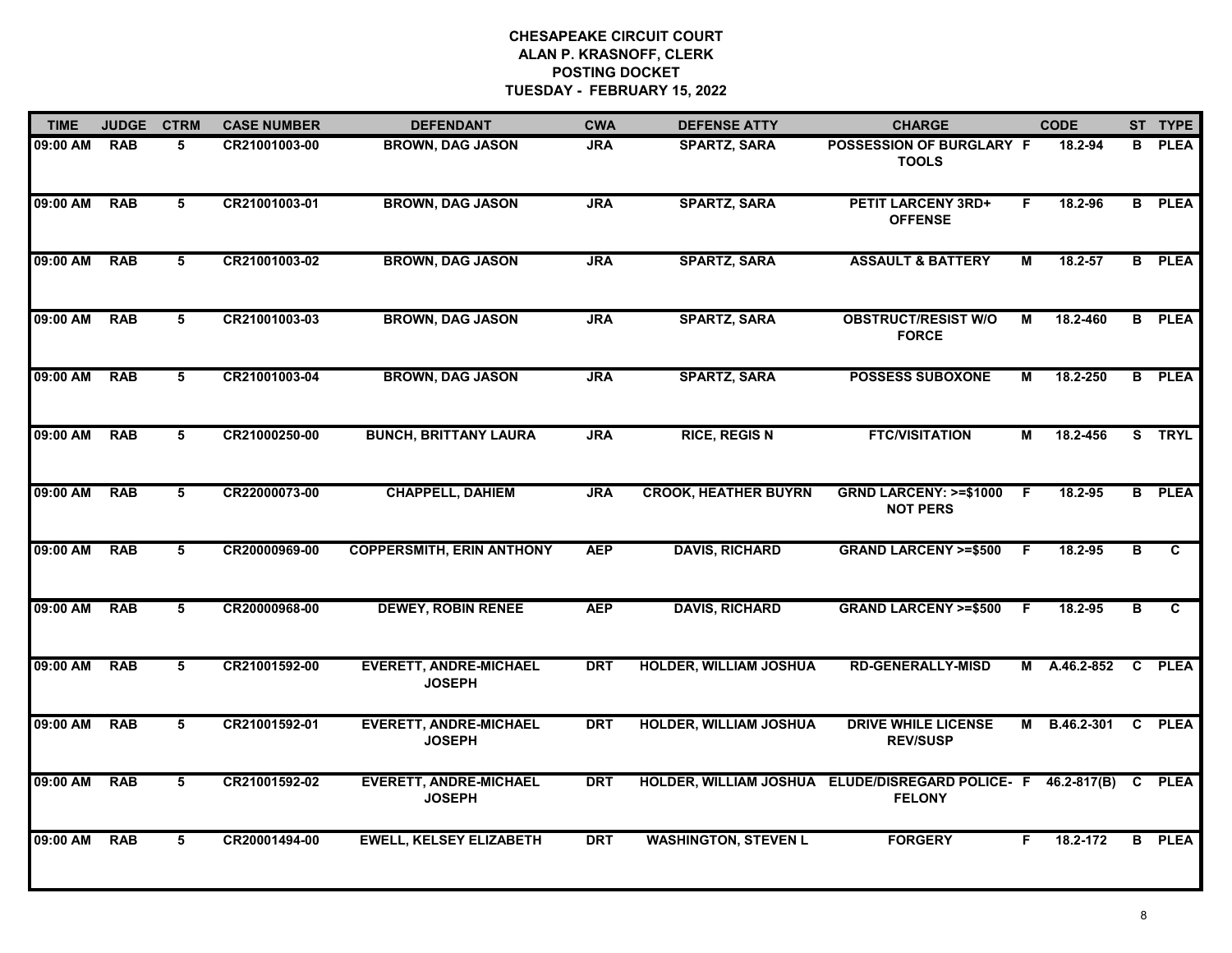| <b>TIME</b> | <b>JUDGE</b> | <b>CTRM</b> | <b>CASE NUMBER</b> | <b>DEFENDANT</b>               | <b>CWA</b> | <b>DEFENSE ATTY</b>         | <b>CHARGE</b>                                      |    | <b>CODE</b> | ST TYPE       |
|-------------|--------------|-------------|--------------------|--------------------------------|------------|-----------------------------|----------------------------------------------------|----|-------------|---------------|
| 09:00 AM    | <b>RAB</b>   | 5           | CR20001494-01      | <b>EWELL, KELSEY ELIZABETH</b> | <b>DRT</b> | <b>WASHINGTON, STEVEN L</b> | <b>UTTERING</b>                                    | F. | 18.2-172    | <b>B</b> PLEA |
| 09:00 AM    | <b>RAB</b>   | 5           | CR20001494-02      | <b>EWELL, KELSEY ELIZABETH</b> | <b>DRT</b> | <b>WASHINGTON, STEVEN L</b> | <b>IDENTITY THEFT &lt;= \$500</b>                  | М  | 18.2-186.3  | <b>B</b> PLEA |
| 09:00 AM    | <b>RAB</b>   | 5           | CR20001494-03      | <b>EWELL, KELSEY ELIZABETH</b> | <b>DRT</b> | <b>WASHINGTON, STEVEN L</b> | <b>OBTAIN MONEY FALSE</b><br><b>PRET &lt;\$500</b> | М  | 18.2-178    | <b>B</b> PLEA |
| 09:00 AM    | <b>RAB</b>   | 5           | CR21001838-00      | <b>JACKSON, KAHLIA CHARLES</b> | <b>AEP</b> | <b>CROOK, HEATHER BUYRN</b> | POSS GUN ON PERSON W/<br><b>SCH I/II</b>           | F. | 18.2-308.4  | C PLEA        |
| 09:00 AM    | <b>RAB</b>   | 5           | CR21001838-01      | <b>JACKSON, KAHLIA CHARLES</b> | <b>AEP</b> | <b>CROOK, HEATHER BUYRN</b> | <b>OBSTRUCT/RESIST W/O</b><br><b>FORCE</b>         | М  | 18.2-460    | C PLEA        |
| 09:00 AM    | <b>RAB</b>   | 5           | CR21001838-02      | <b>JACKSON, KAHLIA CHARLES</b> | <b>AEP</b> | <b>CROOK, HEATHER BUYRN</b> | <b>POSSESS</b><br><b>METHAMPHETAMINE</b>           | F. | 18.2-250    | C PLEA        |
| 09:00 AM    | <b>RAB</b>   | 5           | CR21001838-03      | <b>JACKSON, KAHLIA CHARLES</b> | <b>AEP</b> | <b>CROOK, HEATHER BUYRN</b> | <b>ASSAULT &amp; BATTERY</b>                       | М  | 18.2-57     | C PLEA        |
| 09:00 AM    | <b>RAB</b>   | 5           | CR21001838-04      | <b>JACKSON, KAHLIA CHARLES</b> | <b>AEP</b> |                             | <b>INTOXICATION IN PUBLIC</b>                      | М  | 18.2-388    | S PLEA        |
| 09:00 AM    | <b>RAB</b>   | 5           | CR03A01636-04      | <b>JOHNSON, STANLEY EDWARD</b> | <b>AWW</b> | <b>RIVARD, DAVID S; JR</b>  | <b>VIOL PROBATION ON FEL</b><br><b>OFF</b>         | F. | 19.2-306    | C BOND        |
| 09:00 AM    | <b>RAB</b>   | 5           | CR21001973-00      | <b>MANLEY, RONALD LEE</b>      | <b>PLS</b> | <b>WENTWORTH, RACHEL E</b>  | ASSAULT & BATTERY-FAM M<br><b>MEMBER</b>           |    | 18.2-57.2   | <b>B</b> TRYL |
| 09:00 AM    | <b>RAB</b>   | 5           | CR21001822-00      | <b>MASON, DETROY NEVAEH</b>    | <b>PLS</b> | <b>MASON, JEREMY C</b>      | <b>ENTER STRUC TO COMMIT F</b><br>A&B ETC.         |    | 18.2-91     | C PLEA        |
| 09:00 AM    | <b>RAB</b>   | 5           | CR21001822-01      | <b>MASON, DETROY NEVAEH</b>    | <b>PLS</b> | <b>MASON, JEREMY C</b>      | FIREARM LARC, NOT FROM F<br><b>PERSON</b>          |    | 18.2-95     | C PLEA        |
| 09:00 AM    | <b>RAB</b>   | 5           | CR21001822-02      | <b>MASON, DETROY NEVAEH</b>    | <b>PLS</b> | <b>MASON, JEREMY C</b>      | <b>CONSPIRE/AID/ABET LARC F</b><br>> \$200         |    | 18.2-23     | C PLEA        |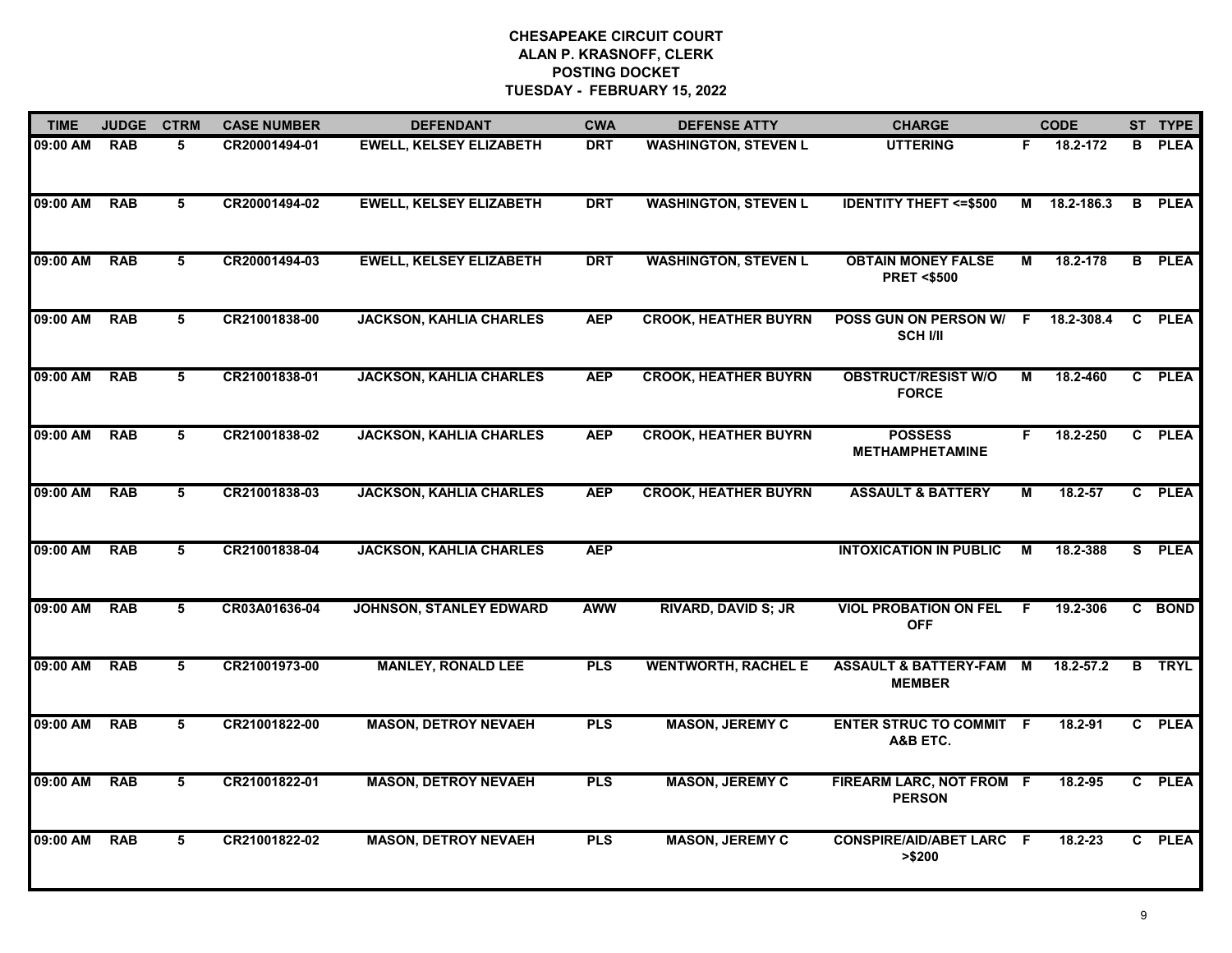| <b>TIME</b> | <b>JUDGE</b> | <b>CTRM</b> | <b>CASE NUMBER</b> | <b>DEFENDANT</b>              | <b>CWA</b> | <b>DEFENSE ATTY</b>           | <b>CHARGE</b>                                       |     | <b>CODE</b>  |              | ST TYPE       |
|-------------|--------------|-------------|--------------------|-------------------------------|------------|-------------------------------|-----------------------------------------------------|-----|--------------|--------------|---------------|
| 09:00 AM    | <b>RAB</b>   | 5           | CR21001822-03      | <b>MASON, DETROY NEVAEH</b>   | <b>PLS</b> | <b>MASON, JEREMY C</b>        | STLN PRPRTY: INT TO SELL F 18.2-108.01<br>$>= $200$ |     |              | C.           | <b>PLEA</b>   |
| 09:00 AM    | <b>RAB</b>   | 5           | CR21001822-04      | <b>MASON, DETROY NEVAEH</b>   | <b>PLS</b> | <b>MASON, JEREMY C</b>        | <b>DESTRUCT PROP W/INTENT F</b><br>$>= $1000$       |     | 18.2-137     | C            | <b>PLEA</b>   |
| 09:00 AM    | <b>RAB</b>   | 5           | CR22000005-00      | <b>MCNEELY, KRISTIE LEIGH</b> | <b>DRT</b> | <b>HOLDER, WILLIAM JOSHUA</b> | <b>POSSESS</b><br><b>METHAMPHETAMINE</b>            | F.  | 18.2-250     |              | <b>B</b> PLEA |
| 09:00 AM    | <b>RAB</b>   | 5           | CR22000005-01      | <b>MCNEELY, KRISTIE LEIGH</b> | <b>DRT</b> | <b>HOLDER, WILLIAM JOSHUA</b> | <b>DWI/DRUGS, 1ST</b>                               |     | M D.18.2-266 | B            | <b>PLEA</b>   |
| 09:00 AM    | RAB          | 5           | CR22000005-02      | <b>MCNEELY, KRISTIE LEIGH</b> | <b>DRT</b> | <b>HOLDER, WILLIAM JOSHUA</b> | <b>DRIV UNDER</b><br><b>REVO/SUSPENSION</b>         |     | M B.46.2-301 | B            | <b>PLEA</b>   |
| 09:00 AM    | <b>RAB</b>   | 5           | CR22000005-03      | <b>MCNEELY, KRISTIE LEIGH</b> | <b>DRT</b> | HOLDER, WILLIAM JOSHUA        | <b>FAIL STOP SCENE OF ACC - M</b><br>>\$500         |     | C.46.2-896   | В            | <b>PLEA</b>   |
| 09:00 AM    | <b>RAB</b>   | 5           | CR13002535-05      | MICHAELANGELO, TONY ANTHONY   | <b>DRT</b> | <b>GILCHRIST, KURT A</b>      | <b>VIOL PROBATION ON FEL</b><br><b>OFF</b>          | - F | 19.2-306     | C.           | <b>REV</b>    |
| 09:00 AM    | <b>RAB</b>   | 5           | CR21001466-00      | <b>OWENS, MANDEL</b>          | <b>EEM</b> | <b>SINGLETON, KENNETH L</b>   | <b>VIOLENT FELON POSS/TRAN F</b><br><b>WEAPON</b>   |     | 18.2-308.2   | C            | MOT           |
| 09:00 AM    | <b>RAB</b>   | 5           | CR21001466-01      | <b>OWENS, MANDEL</b>          | <b>EEM</b> | <b>SINGLETON, KENNETH L</b>   | <b>FALSE IDENTIFY SELF TO</b><br><b>LAW ENF</b>     | M   | 19.2-82.1    | C.           | MOT           |
| 09:00 AM    | <b>RAB</b>   | 5           | CR21001466-02      | <b>OWENS, MANDEL</b>          | <b>EEM</b> | <b>SINGLETON, KENNETH L</b>   | <b>RECKLESS DRIVING</b><br><b>GENERALLY</b>         | M   | 74-436       | C            | <b>MOT</b>    |
| 09:00 AM    | <b>RAB</b>   | 5           | CR21001466-03      | <b>OWENS, MANDEL</b>          | <b>EEM</b> | <b>SINGLETON, KENNETH L</b>   | <b>FAIL TO OBEY TRAFFIC</b><br><b>SIGNAL</b>        |     | 46.2-833     | S.           | <b>MOT</b>    |
| 09:00 AM    | <b>RAB</b>   | 5           | CR21001619-00      | <b>SCOTT, WILLIE EARL; JR</b> | <b>JRA</b> | <b>HERNANDEZ, DONNA E</b>     | <b>POSSESS HEROIN</b>                               | F.  | 18.2-250     |              | C SENR        |
| 10:00 AM    | <b>RAB</b>   | 5           | CR20001929-00      | <b>WHITE, BRANDON LEE</b>     | <b>JRA</b> | <b>WALL, LUCILLE</b>          | <b>CREDIT CARD THEFT</b>                            | F.  | 18.2-192     | $\mathbf{c}$ | <b>SENR</b>   |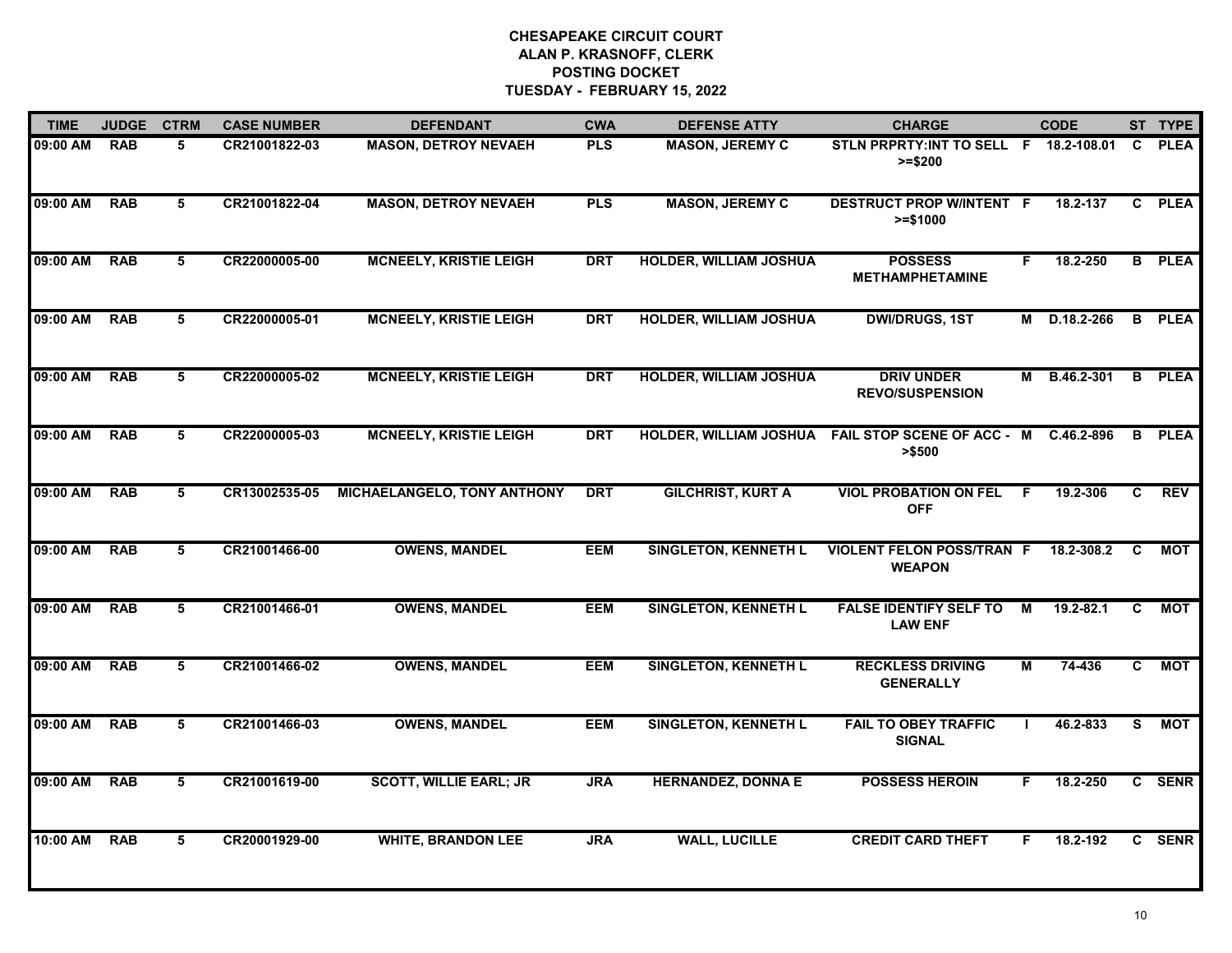| <b>TIME</b> | <b>JUDGE</b> | <b>CTRM</b>    | <b>CASE NUMBER</b> | <b>DEFENDANT</b>                  | <b>CWA</b> | <b>DEFENSE ATTY</b>           | <b>CHARGE</b>                                                 |    | <b>CODE</b>    |    | ST TYPE       |
|-------------|--------------|----------------|--------------------|-----------------------------------|------------|-------------------------------|---------------------------------------------------------------|----|----------------|----|---------------|
| 10:00 AM    | <b>RAB</b>   | 5              | CR20001929-01      | <b>WHITE, BRANDON LEE</b>         | <b>JRA</b> | <b>WALL, LUCILLE</b>          | <b>CREDIT CARD THEFT</b>                                      | F. | 18.2-192       | C. | <b>SENR</b>   |
| 10:00 AM    | <b>RAB</b>   | 5              | CR20001929-02      | <b>WHITE, BRANDON LEE</b>         | <b>JRA</b> | <b>WALL, LUCILLE</b>          | <b>PETIT LARCENY 1ST OFF</b>                                  | м  | 18.2-96        |    | C SENR        |
| 10:00 AM    | <b>RAB</b>   | $\overline{5}$ | CR20001929-03      | <b>WHITE, BRANDON LEE</b>         | <b>JRA</b> | <b>WALL, LUCILLE</b>          | <b>CREDIT CARD FRAUD</b><br><= \$500 IN 6M                    | М  | 18.2-195       |    | C SENR        |
| 10:00 AM    | <b>RAB</b>   | 5              | CR20001929-04      | <b>WHITE, BRANDON LEE</b>         | <b>JRA</b> | <b>WALL, LUCILLE</b>          | <b>IDENTITY THEFT</b>                                         |    | M 18.2-186.3   |    | C SENR        |
| 10:00 AM    | <b>RAB</b>   | 5              | CR20001929-05      | <b>WHITE, BRANDON LEE</b>         | <b>JRA</b> | <b>WALL, LUCILLE</b>          | <b>COMPUTER FRAUD</b>                                         |    | M 18.2-152.3   |    | C SENR        |
| 09:00 AM    | <b>JWB</b>   | 6              | CR21001933-00      | ALEXANDER, CHRISTOPHER LEE        | <b>AHM</b> | <b>MASON, JEREMY C</b>        | ELUDE/DISREGARD POLICE- F 46.2-817(B) C TRYL<br><b>FELONY</b> |    |                |    |               |
| 09:00 AM    | <b>JWB</b>   | 6              | CR21001933-01      | ALEXANDER, CHRISTOPHER LEE        | <b>AHM</b> | <b>MASON, JEREMY C</b>        | <b>TRESPASS AFTER</b><br><b>FORBIDDEN</b>                     | М  | 18.2-119       |    | C TRYL        |
| 09:00 AM    | <b>JWB</b>   | 6              | CR21001933-02      | <b>ALEXANDER, CHRISTOPHER LEE</b> | <b>AHM</b> | <b>MASON, JEREMY C</b>        | FAIL STOP SCENE OF ACC - M<br>> \$500                         |    | $C.46.2 - 896$ |    | C TRYL        |
| 09:00 AM    | <b>JWB</b>   | 6              | CR21001933-03      | <b>ALEXANDER, CHRISTOPHER LEE</b> | <b>AHM</b> | <b>MASON, JEREMY C</b>        | <b>RD-SP IN EXCESS 85 MPH-</b><br><b>MISD</b>                 | M  | A.46.2-862     |    | C TRYL        |
| 09:00 AM    | <b>JWB</b>   | 6              | CR21001933-04      | ALEXANDER, CHRISTOPHER LEE        | <b>AHM</b> | <b>MASON, JEREMY C</b>        | <b>NO DRIVERS LICENSE</b>                                     | М  | 46.2-300       |    | C TRYL        |
| 09:00 AM    | <b>JWB</b>   | 6              | CR19001854-00      | <b>BROWN, TREVAUN JABEZ</b>       | <b>DRT</b> | HOLDER, WILLIAM JOSHUA        | <b>REC/BUY STOLEN GOODS F</b><br>> \$200                      |    | 18.2-108       | C  | RR            |
| 09:00 AM    | <b>JWB</b>   | 6              | CR21001199-00      | <b>BROWN-YOUNG, STAR MONAE</b>    | <b>DRT</b> | <b>MASSIE, MICHAEL JEROME</b> | <b>SHOPLFT:ALTER</b><br>PRICE<\$1000(3RD)                     | F. | 18.2-103       |    | <b>B</b> MENT |
| 09:00 AM    | <b>JWB</b>   | 6              | CR21001199-01      | <b>BROWN-YOUNG, STAR MONAE</b>    | <b>DRT</b> | <b>MASSIE, MICHAEL JEROME</b> | <b>CONTRIB TO DELIQ OF</b><br><b>MINOR</b>                    | М  | 18.2-371       |    | <b>B</b> MENT |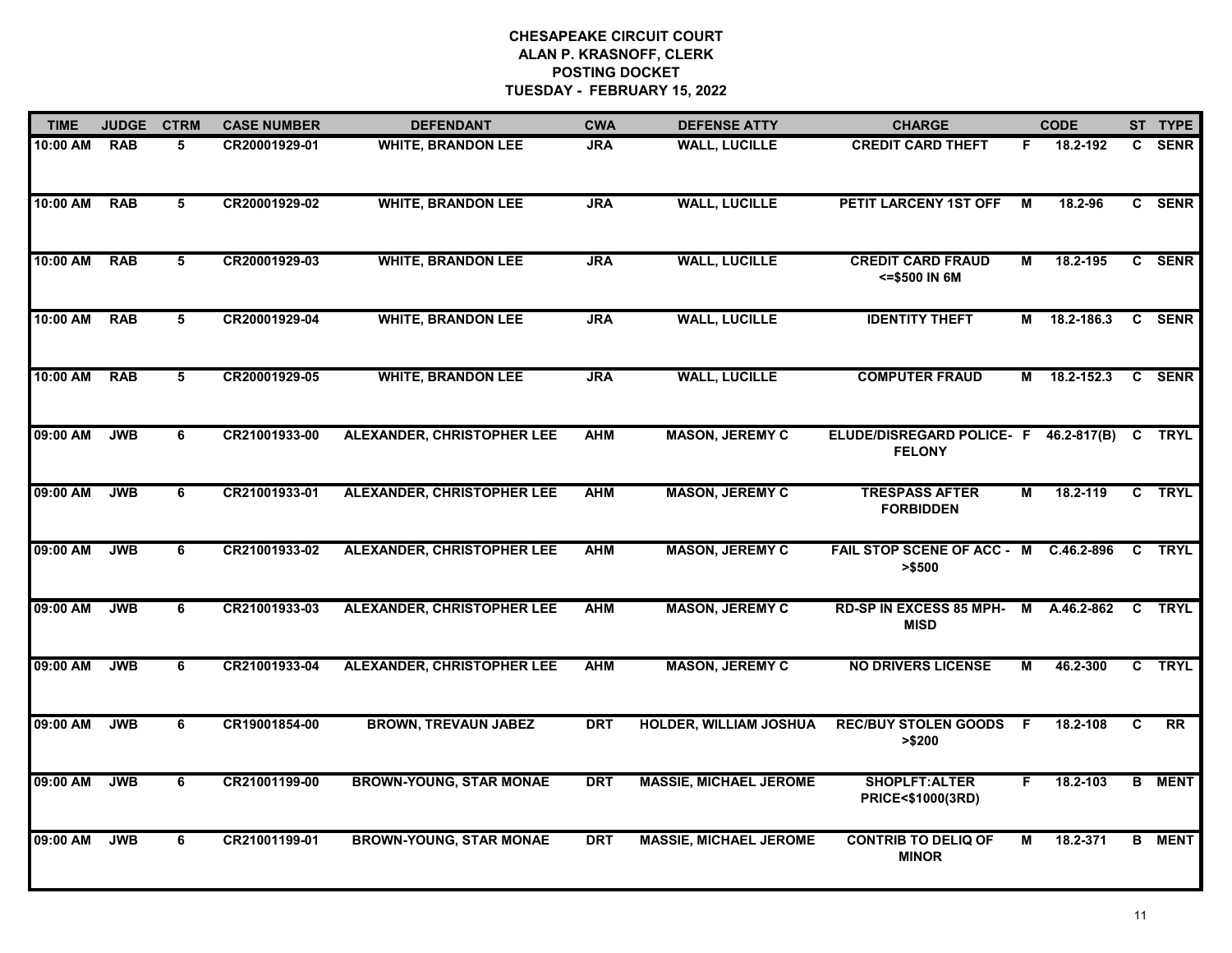| <b>TIME</b> | <b>JUDGE</b> | <b>CTRM</b> | <b>CASE NUMBER</b> | <b>DEFENDANT</b>                  | <b>CWA</b> | <b>DEFENSE ATTY</b>           | <b>CHARGE</b>                                           |    | <b>CODE</b>     |    | ST TYPE     |
|-------------|--------------|-------------|--------------------|-----------------------------------|------------|-------------------------------|---------------------------------------------------------|----|-----------------|----|-------------|
| 09:00 AM    | <b>JWB</b>   | 6           | CR21001199-02      | <b>BROWN-YOUNG, STAR MONAE</b>    | <b>DRT</b> | <b>MASSIE, MICHAEL JEROME</b> | <b>CONTRIB TO DELIQ OF</b><br><b>MINOR</b>              | М  | 18.2-371        | В  | <b>MENT</b> |
| 09:00 AM    | <b>JWB</b>   | 6           | CR11002953-05      | <b>COOPER, ERICA HOLLY</b>        | <b>MAP</b> | <b>HOLDER, WILLIAM JOSHUA</b> | <b>VIOL PROBATION ON FEL</b><br><b>OFF</b>              | F. | 19.2-306        |    | <b>REV</b>  |
| 09:00 AM    | <b>JWB</b>   | 6           | CR11002953-06      | <b>COOPER, ERICA HOLLY</b>        | <b>MAP</b> | HOLDER, WILLIAM JOSHUA        | <b>VIOL PROBATION ON FEL</b><br><b>OFF</b>              | F  | 19.2-306        |    | <b>REV</b>  |
| 09:00 AM    | <b>JWB</b>   | 6           | CR12000029-04      | <b>COOPER, ERICA HOLLY</b>        | <b>MAP</b> | <b>HOLDER, WILLIAM JOSHUA</b> | <b>VIOL PROBATION ON FEL</b><br><b>OFF</b>              | F. | 19.2-306        |    | <b>REV</b>  |
| 09:00 AM    | <b>JWB</b>   | 6           | CR20001602-00      | <b>HAYES, ROBERT EARL</b>         | <b>AHM</b> | Weaver, Sterling H.; Sr.      | FLSE STMT ON CRIM HIST F 18.2-308.2:2<br><b>CONSENT</b> |    |                 | B  | <b>SENR</b> |
| 09:00 AM    | <b>JWB</b>   | 6           | CR12001399-08      | <b>MARTIN, PAUL SYLVESTER; JR</b> | <b>MAP</b> | Black, Hugh E.; III           | <b>VIOL PROBATION ON FEL</b><br><b>OFF</b>              | F. | 19.2-306        | C. | <b>REV</b>  |
| 09:00 AM    | <b>JWB</b>   | 6           | CR12001399-09      | <b>MARTIN, PAUL SYLVESTER; JR</b> | <b>MAP</b> | Black, Hugh E.; III           | <b>VIOL PROBATION ON FEL</b><br><b>OFF</b>              | F. | 19.2-306        | C  | <b>REV</b>  |
| 09:00 AM    | <b>JWB</b>   | 6           | CR14002430-06      | <b>OLIVER, EDGAR EMMANUEL; II</b> | <b>DRT</b> | Gilchrist, Kurt A.            | <b>VIOL PROBATION ON FEL</b><br><b>OFF</b>              | F  | 19.2-306        | C  | <b>REV</b>  |
| 09:00 AM    | <b>JWB</b>   | 6           | CR14002430-07      | <b>OLIVER, EDGAR EMMANUEL; II</b> | <b>DRT</b> | Gilchrist, Kurt A.            | <b>VIOL PROBATION ON FEL</b><br><b>OFF</b>              | F. | 19.2-306        | C. | <b>REV</b>  |
| 09:00 AM    | <b>JWB</b>   | 6           | CR14002430-08      | <b>OLIVER, EDGAR EMMANUEL; II</b> | <b>DRT</b> | Gilchrist, Kurt A.            | <b>VIOL PROBATION ON FEL</b><br><b>OFF</b>              | F. | 19.2-306        | C. | <b>REV</b>  |
| 09:00 AM    | <b>JWB</b>   | 6           | CR21000590-00      | <b>ROBERTS, BRITTANY ANJELICA</b> | <b>AHM</b> | Gilchrist, Kurt A.            | DWI, 3RD W/IN 10 YRS                                    |    | $F$ C.18.2-266  | B  | TRYL        |
| 09:00 AM    | <b>JWB</b>   | 6           | CR19002159-00      | <b>ROBINSON, KEEVIN DYSHAWN</b>   | <b>AJS</b> | <b>MUSSONI, ERIK</b>          | <b>ATTEMPT GRAND LARCENY F</b>                          |    | 18.2-103        |    | C SENR      |
| 09:00 AM    | <b>JWB</b>   | 6           | CR19002159-03      | <b>ROBINSON, KEEVIN DYSHAWN</b>   | <b>AJS</b> | <b>MUSSONI, ERIK</b>          | <b>FTA-SENTENCING</b>                                   |    | $M$ 18.2-456(6) |    | C SENT      |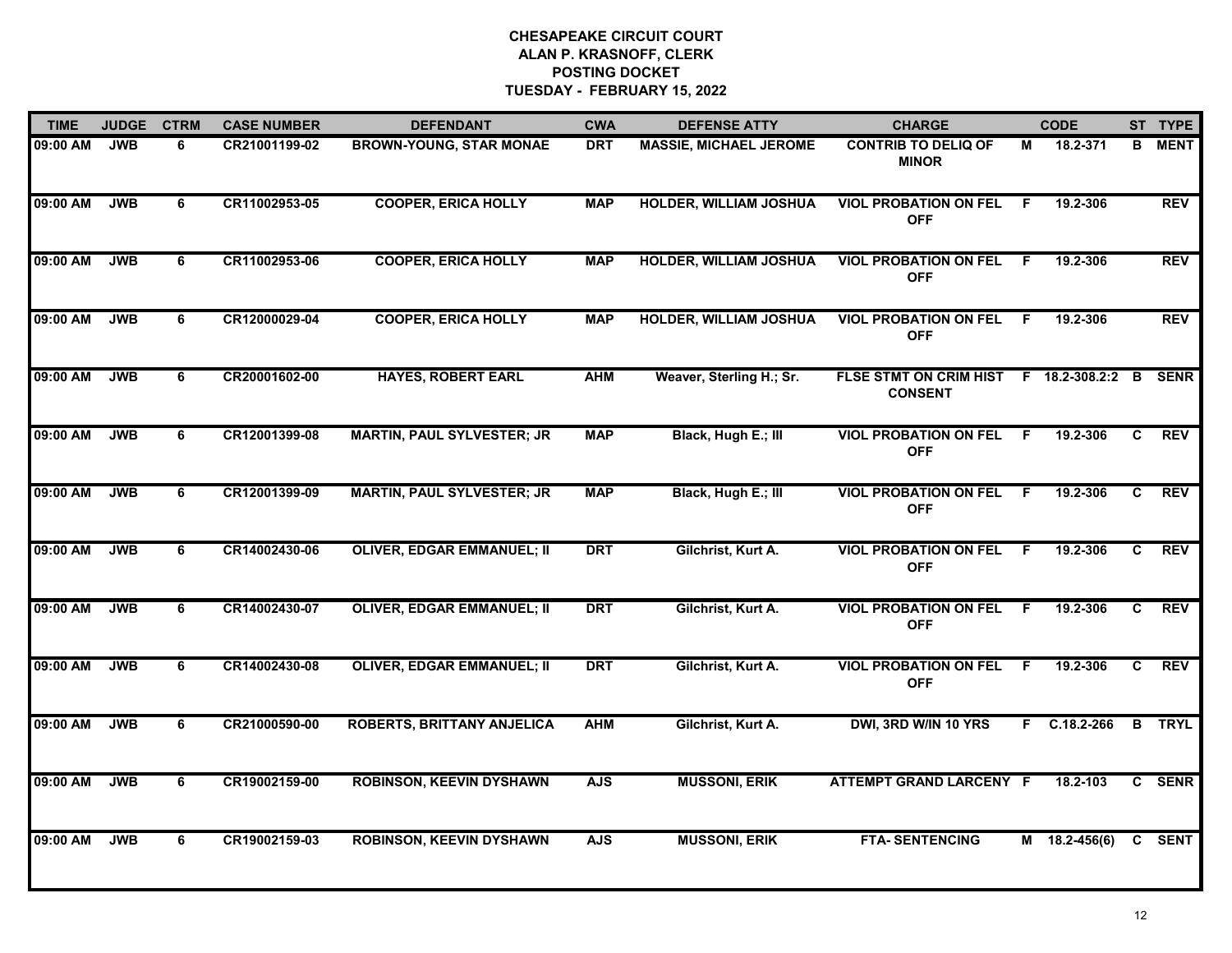| <b>TIME</b> | <b>JUDGE</b> | <b>CTRM</b> | <b>CASE NUMBER</b> | <b>DEFENDANT</b>                | <b>CWA</b> | <b>DEFENSE ATTY</b>    | <b>CHARGE</b>                                       | <b>CODE</b> |               |              | ST TYPE       |
|-------------|--------------|-------------|--------------------|---------------------------------|------------|------------------------|-----------------------------------------------------|-------------|---------------|--------------|---------------|
| 09:00 AM    | <b>JWB</b>   | 6           | CR20000858-00      | <b>ROBINSON, KEEVIN DYSHAWN</b> | <b>AJS</b> | <b>MUSSONI, ERIK</b>   | SHOPLIFT >\$500                                     | F.          | 18.2-103      | C.           | <b>SENR</b>   |
| 09:00 AM    | <b>JWB</b>   | 6           | CR20000858-03      | <b>ROBINSON, KEEVIN DYSHAWN</b> | <b>AJS</b> | <b>MUSSONI, ERIK</b>   | <b>FTA-SENTENCING</b>                               |             | M 18.2-456(6) |              | C SENT        |
| 09:00 AM    | <b>JWB</b>   | 6           | CR21000750-00      | <b>SANAGUSTIN, ALBERTO MARK</b> | <b>AHM</b> | Kozak, Warren D.       | <b>DWI: 1ST OFFENSE</b>                             | М           | A.18.2-266    |              | <b>B</b> TRYL |
| 09:00 AM    | <b>JWB</b>   | 6           | CR21000960-00      | <b>SCOTT, CRYSTAL YVONNE</b>    | <b>AHM</b> | PIERSALL, VON L.; III  | SHOPLIFT/CONCEAL GOODS F<br>> \$500                 |             | 18.2-103      |              | C TRYL        |
| 09:00 AM    | <b>JWB</b>   | 6           | CR21000960-01      | <b>SCOTT, CRYSTAL YVONNE</b>    | <b>AHM</b> | PIERSALL, VON L.; III  | <b>CONSPIRE TO SHOPLIFT</b><br>> \$500              | F.          | 18.2-103      | C            | <b>TRYL</b>   |
| 09:00 AM    | <b>JWB</b>   | 6           | CR21000668-00      | <b>SHIVELY, MATTHEW JAMES</b>   | <b>DRT</b> | <b>MORRIS, DIALLOK</b> | <b>POSSESS COCAINE</b>                              | F           | 18.2-250      |              | <b>B</b> PLEA |
| 09:00 AM    | <b>JWB</b>   | 6           | CR21000668-01      | <b>SHIVELY, MATTHEW JAMES</b>   | <b>DRT</b> | <b>MORRIS, DIALLOK</b> | PWID METHAMPHETAMINE F                              |             | 18.2-248      | B            | <b>PLEA</b>   |
| 09:00 AM    | <b>JWB</b>   | 6           | CR21000668-02      | <b>SHIVELY, MATTHEW JAMES</b>   | <b>DRT</b> | <b>MORRIS, DIALLOK</b> | <b>POSSESS CLONAZEPAM</b>                           | M           | 18.2-250      |              | <b>B</b> PLEA |
| 09:00 AM    | <b>JWB</b>   | 6           | CR21001430-02      | SMITH, JOSEPH JAPHETH           | <b>AHM</b> | Spencer, Jo Anne       | STLN PRPRTY: INT TO SELL F 18.2-108.01<br>$>= $500$ |             |               | C            | <b>SENR</b>   |
| 09:00 AM    | <b>JWB</b>   | 6           | CR21001430-04      | SMITH, JOSEPH JAPHETH           | <b>AHM</b> | Spencer, Jo Anne       | <b>DESTRUCT PROP W/INTENT M</b><br>$<$ \$1000       |             | 18.2-137      | C.           | <b>SENR</b>   |
| 09:00 AM    | <b>JWB</b>   | 6           | CR21001430-07      | SMITH, JOSEPH JAPHETH           | <b>AHM</b> | Spencer, Jo Anne       | <b>DESTRUCT PROP W/INTENT M</b><br>$<$ \$1000       |             | 18.2-137      | $\mathbf{c}$ | <b>SENR</b>   |
| 09:00 AM    | <b>JWB</b>   | 6           | CR21001430-10      | SMITH, JOSEPH JAPHETH           | <b>AHM</b> | Spencer, Jo Anne       | <b>GRND LARCENY: &gt;=\$500</b>                     | -F.         | 18.2-95       |              | C SENR        |
| 09:00 AM    | <b>JWB</b>   | 6           | CR21001430-12      | SMITH, JOSEPH JAPHETH           | <b>AHM</b> | Spencer, Jo Anne       | <b>BREAK &amp; ENTER</b>                            | F.          | 18.2-91       |              | C SENR        |